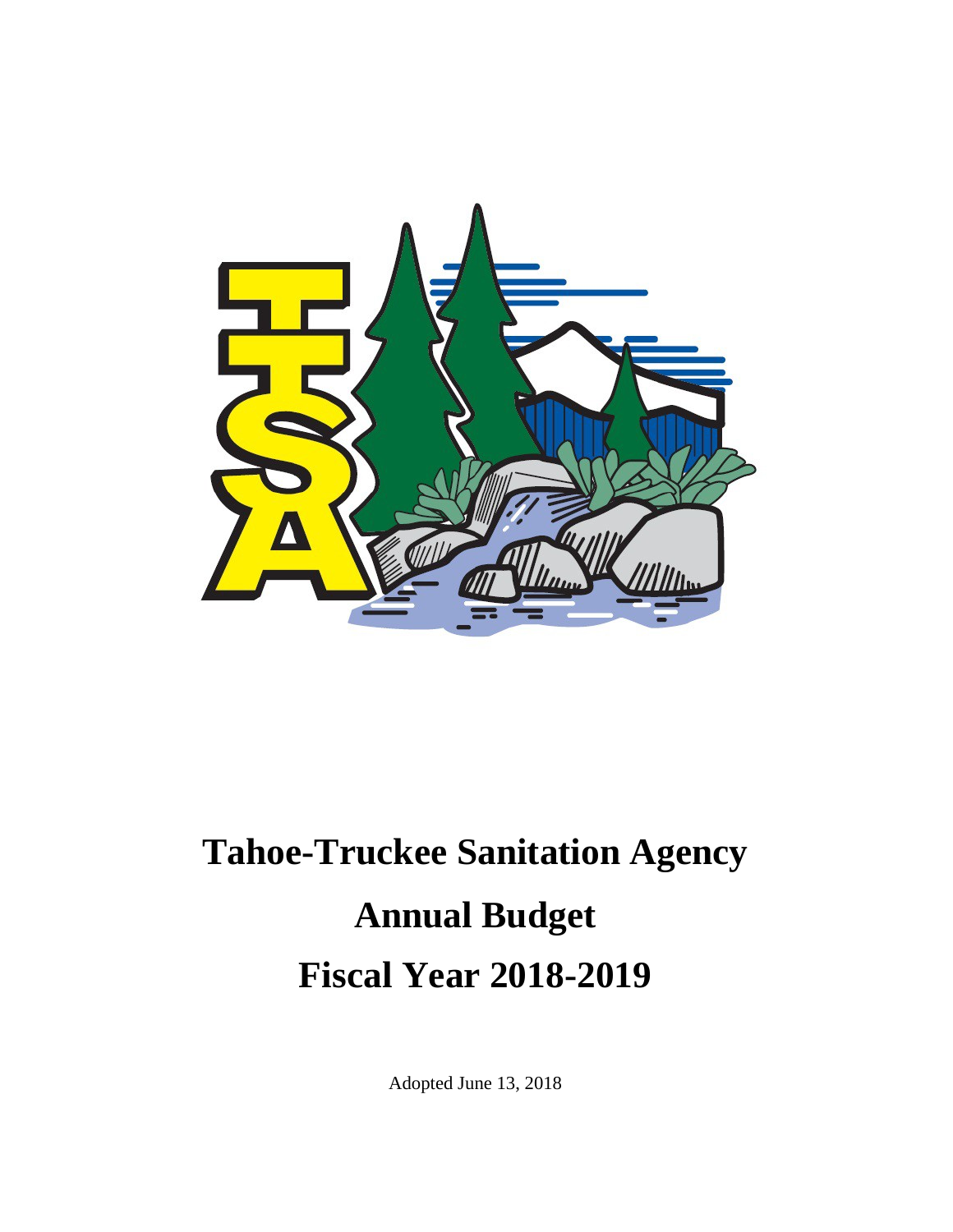#### **Tahoe-Truckee Sanitation Agency Annual Budget Fiscal Year 2018-2019**

#### **Board of Directors**

S. Lane Lewis: President Dale Cox: Vice President Jon Northrop Dan Wilkins Blake Tresan

#### **Agency Budget Team**

LaRue Griffin, General Manager Roshelle Chavez, Administrative Services Manager Robert Gray, Information Technology Manager Richard Pallante, Maintenance Manager Jay Parker, Engineering Manager Michael Peak, Operations Manager Dawn Davis, Accountant Michelle Mackey, Accounting Supervisor Emily Pindar, Customer Service Supervisor

#### **Agency Office**

13720 Butterfield Drive Truckee, CA 96161 530.587.2525 (Office) 530.587.5840 (Fax)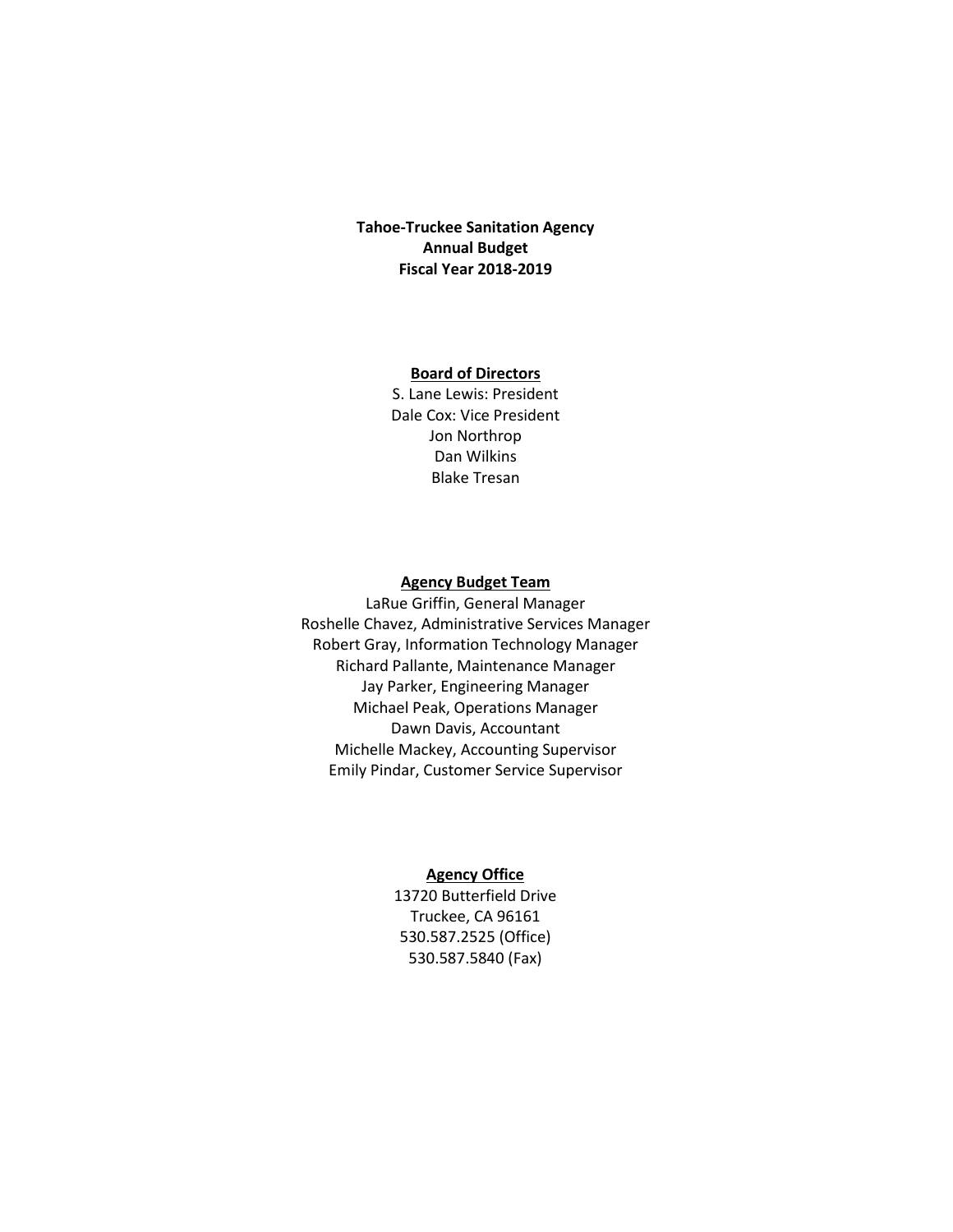# **Table of Contents**

# **Table Index**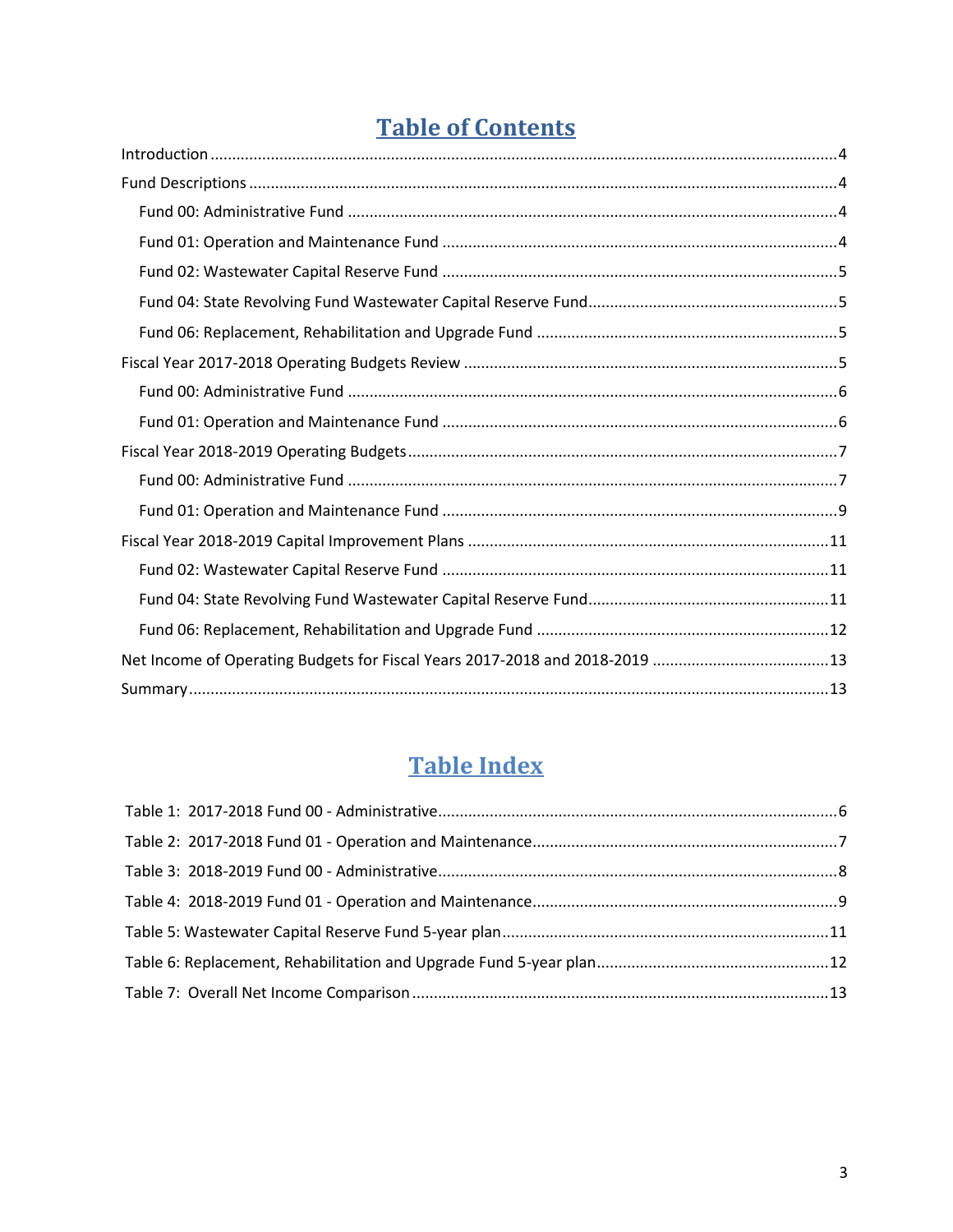# <span id="page-3-0"></span>**Introduction**

The annual budget is prepared to project revenues and expenditures that are anticipated for the daily operation of the Agency for fiscal year 2018-2019 commencing July 1, 2018 through June 30, 2019 and to plan for capital improvements over the next 5 fiscal years. The operating budget format for fiscal year 2018-2019 differs from previous years to provide a simpler distinction of expenditures between departments. The capital improvement plan format is similar to previous years.

The Agency maintains 5 funds; however, they are collectively utilized for (*1*) maintaining the daily operations of the Agency and (*2*) construction of capital improvement projects. Daily operations are administered through Funds 00 (Administrative Fund) and 01 (Operation and Maintenance Fund). All administrative activities are included in Fund 00. All operation and maintenance activities are included in Fund 01. Capital improvements which are designated as individual projects estimated at \$25,000 or greater are administered through Funds 02 (Wastewater Capital Reserve Fund), 04 (State Revolving Fund Wastewater Capital Reserve Fund) and 06 (Replacement, Rehabilitation and Upgrade Fund) depending on the project scope and fund allocation.

Due to the format change, it is difficult to directly correlate the operating budgets for fiscal year 2017- 2018 with fiscal year 2018-2019. An appropriate correlation would be a comparison of the overall net income of the fiscal years. The annual budget will (1) provide fund descriptions, (*2*) review fiscal year 2017-2018 operating budgets (Funds 00 and 01), (*3*) provide 2018-2019 operating budgets (Funds 00 and 01), (*4*) provide 5-year capital improvement plans (Funds 02, 04 and 06), and (5) compare the overall net income of fiscal years 2017-2018 and 2018-2019 operating budgets.

# <span id="page-3-1"></span>Fund Descriptions

The Agency maintains the following 5 funds through various fund and bank institutions. The fund numbers and descriptions of each fund are as follows:

# <span id="page-3-2"></span>Fund 00: Administrative Fund

The Administrative Fund facilitates daily financial activities of the administrative department and functions. The revenue source for the fund is provided through the collection of property tax revenue and the expenditures are used to support the administrative department and functions. At the end of each fiscal year, surplus monies in excess of \$50,000 are transferred to the Replacement, Rehabilitation and Upgrade Fund.

# <span id="page-3-3"></span>Fund 01: Operation and Maintenance Fund

The Operation and Maintenance Fund facilitates daily financial activities to operate and maintain existing Agency facilities. The revenue source for the fund is provided through the collection of sewer service charges. Expenditures are used to support the operation, maintenance, engineering and information technology departments and all other daily functions necessary to operate and maintain the Agency. At the end of each fiscal year, surplus monies in excess of \$250,000 are transferred to the Replacement, Rehabilitation and Upgrade Fund.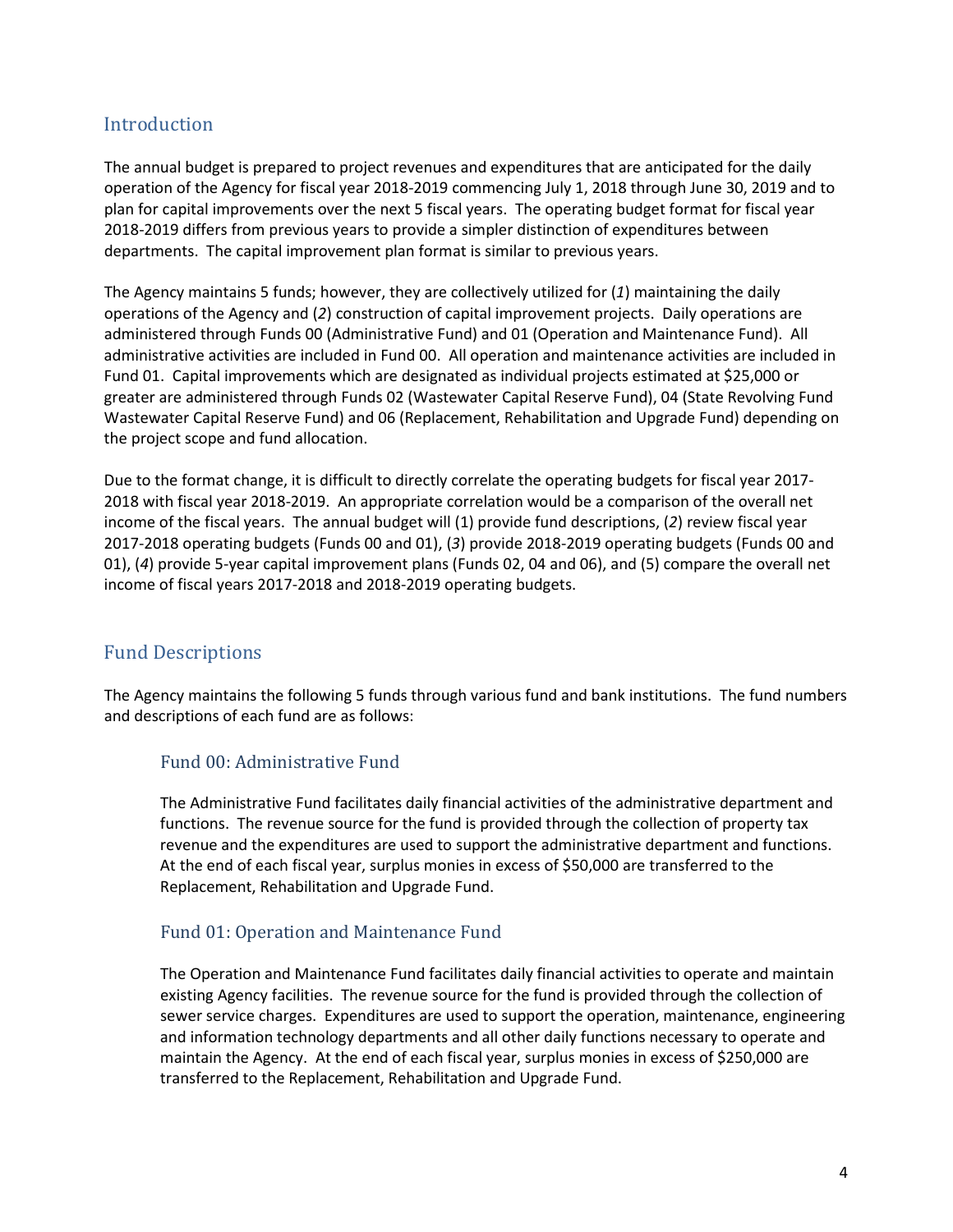# <span id="page-4-0"></span>Fund 02: Wastewater Capital Reserve Fund

The Wastewater Capital Reserve Fund was established to facilitate the financial activities of capital facility projects required to be constructed to provide capacity to serve new development within the Agency's boundaries and to maintain a high level of sewer service for the benefit of such new development. The revenue source for the fund is provided through the collection of sewer connection fees. Expenditures are used to fund capital facility projects required to be constructed to provide capacity to serve new development and to maintain a high level of sewer service for the benefit of such new development.

# <span id="page-4-1"></span>Fund 04: State Revolving Fund Wastewater Capital Reserve Fund

The State Revolving Fund (SRF) Wastewater Capital Reserve Fund was established as a condition of the loan contract under the SRF program to finance the latest wastewater treatment plant expansion project. The Agency is required to and has maintained the fund for at least the life of the loan contract under the SRF program and has deposited sufficient funds to build-up a minimum required rate of one-half of one percent of the SRF loan each year for a period of ten years. The fund is not budgeted to supplement operating budgets or capital improvements.

# <span id="page-4-2"></span>Fund 06: Replacement, Rehabilitation and Upgrade Fund

The Replacement, Rehabilitation and Upgrade Fund was established to facilitate the financial activities associated with the replacement, rehabilitation, upgrade of existing facilities, maintenance and operation of equipment and appurtenances, not involving treatment plant capacity expansion. At the end of each fiscal year, surplus monies from the Administrative and Operation and Maintenance Funds are deposited into the fund.

All funds are deposited within the Local Agency Investment Fund (LAIF) which is an investment program for California local governments and special districts. The program offers local agencies the opportunity to participate in a major portfolio, which invests hundreds of millions of dollars of pooled funds, using the investment expertise of the State Treasurer's Office investment staff.

As monies are required for expenditures, they are withdrawn from LAIF and placed in financial institutions for further distribution. All financial transactions in LAIF are recorded and fund balances are disseminated though Agency accounting procedures.

# <span id="page-4-3"></span>Fiscal Year 2017-2018 Operating Budgets Review

The following descriptions and tables provide a review of fiscal year 2017-2018 operating budgets which consists of Funds 00 and 01. It should be noted that Fund 06 is subsidized by balance transfers from Funds 00 and 01, however, the fund is allocated for capital improvements.

Projected actual amounts are projected values to the end of the fiscal year.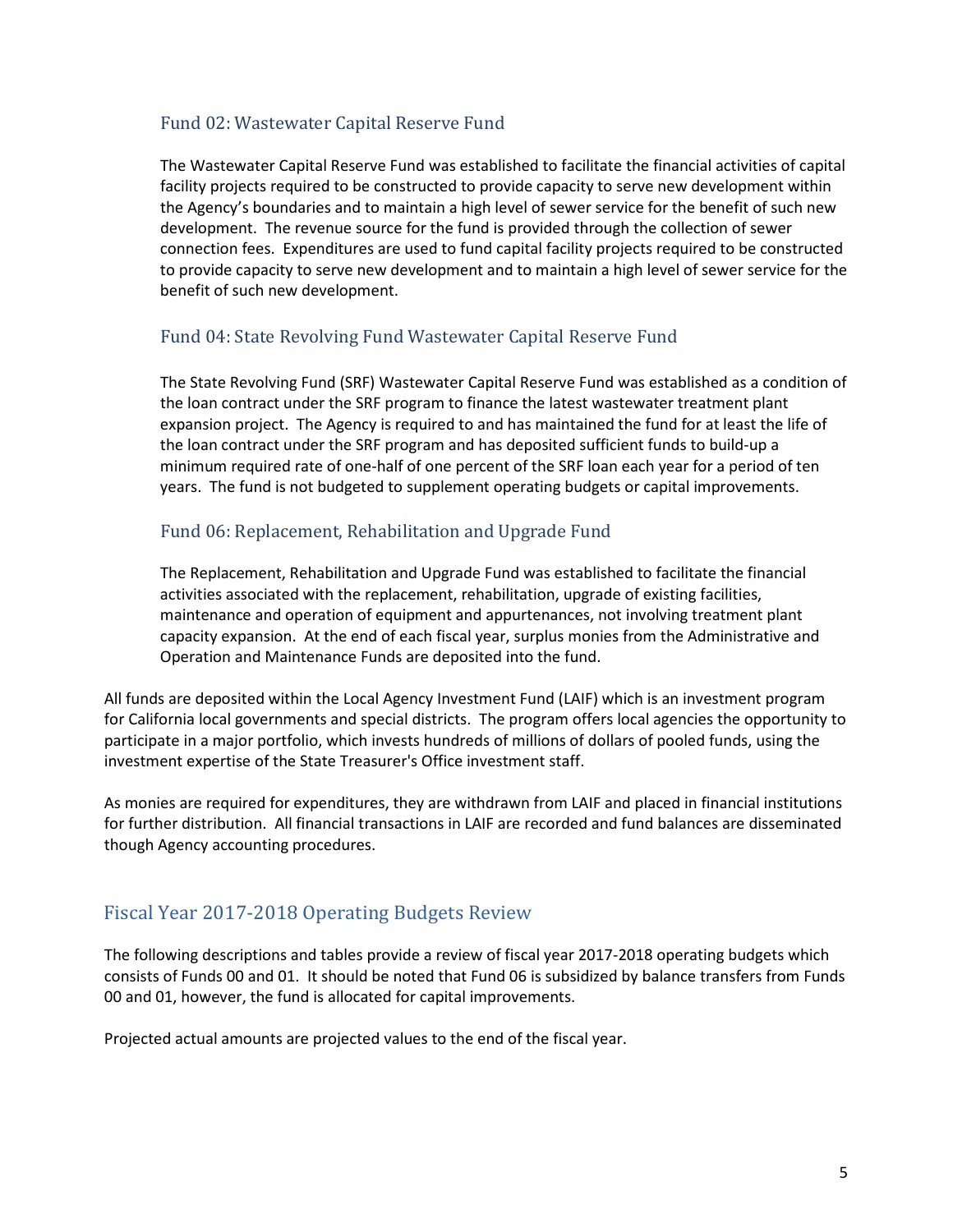#### <span id="page-5-0"></span>Fund 00: Administrative Fund

The fund is summarized in Table 1 and provides a comparison of the adopted budget and the projected actual budget at end of fiscal year. Projected revenues exceed the adopted revenues by approximately \$1.1M. Adopted expenditures exceed projected expenditures by approximately \$0.2M. The net income of the fund is projected to be approximately \$1.4M.

<span id="page-5-2"></span>

|                                        | <b>Adopted</b><br><b>Budget</b><br>FY 17/18 | Projected<br><b>Actual</b><br>FY 17/18 | <b>Adopted vs</b><br>Projected <sup>(1)</sup><br>FY 17/18 |
|----------------------------------------|---------------------------------------------|----------------------------------------|-----------------------------------------------------------|
| <b>REVENUE</b>                         |                                             |                                        |                                                           |
| Tax Revenue - Ad Valorem               | \$1,700,000                                 | \$2,800,000                            | ( \$1,100,000)                                            |
| <b>TOTAL REVENUE</b>                   | \$1,700,000                                 | \$2,800,000                            | ( \$1,100,000)                                            |
| <b>EXPENDITURE</b>                     |                                             |                                        |                                                           |
| Salaries & Wages                       | \$500,000                                   | \$450,000                              | \$50,000                                                  |
| <b>Employee Benefits</b>               | \$354,000                                   | \$325,000                              | \$29,000                                                  |
| <b>Director Fees</b>                   | \$12,000                                    | \$5,500                                | \$6,500                                                   |
| <b>Transportation Fuel</b>             | \$4,000                                     | \$3,000                                | \$1,000                                                   |
| Insurances                             | \$110,000                                   | \$85,000                               | \$25,000                                                  |
| Agency Memberships (CASA, CSDA, misc.) | \$25,000                                    | \$25,000                               | \$0                                                       |
| <b>Office Expenses</b>                 | \$75,000                                    | \$55,000                               | \$20,000                                                  |
| Permits, Licenses, Fees                | \$150,000                                   | \$140,000                              | \$10,000                                                  |
| <b>Contractual Services</b>            | \$75,000                                    | \$50,000                               | \$25,000                                                  |
| <b>Professional Services</b>           | \$250,000                                   | \$225,000                              | \$25,000                                                  |
| Printing & Publications                | \$15,000                                    | \$20,000                               | (55,000)                                                  |
| <b>Rents and Leases</b>                | \$5,000                                     | \$4,500                                | \$500                                                     |
| Equipment Repairs & Maintenance        | \$1,000                                     | \$0                                    | \$1,000                                                   |
| <b>Training</b>                        | \$5,000                                     | \$4,000                                | \$1,000                                                   |
| <b>Uncollectible Accounts</b>          | \$5,000                                     | \$7,500                                | ( \$2,500)                                                |
| <b>Utilities</b>                       | \$12,000                                    | \$8,500                                | \$3,500                                                   |
| Equipment                              | \$7,000                                     | \$1,000                                | \$6,000                                                   |
| <b>TOTAL EXPENDITURE</b>               | \$1,605,000                                 | \$1,409,000                            | \$196,000                                                 |
| <b>NET INCOME<sup>(2)</sup></b>        | \$95,000                                    | \$1,391,000                            |                                                           |

#### *Table 1: 2017-2018 Fund 00 - Administrative*

Note: (1) Adopted Budget minus Projected Actual Budget

(2) Revenue minus Expenditure

#### <span id="page-5-1"></span>Fund 01: Operation and Maintenance Fund

The fund is summarized in Table 2 and provides a comparison of the adopted budget and the projected actual budget at end of fiscal year. Adopted revenues exceed the projected revenues by approximately \$0.1M. Adopted expenditures exceed projected expenditures by approximately \$2.5M. The net income of the fund is projected to be approximately \$2.3M.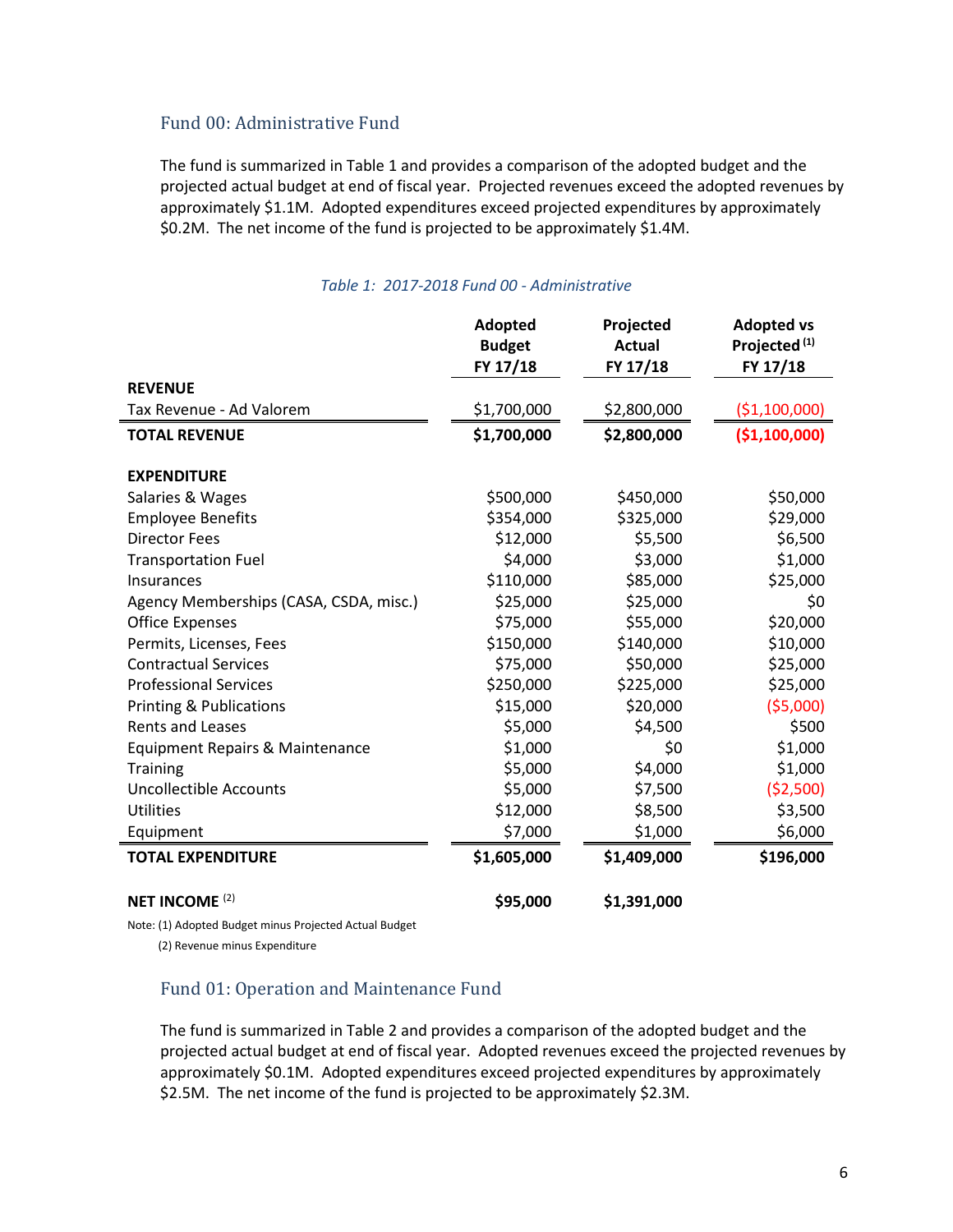#### *Table 2: 2017-2018 Fund 01 - Operation and Maintenance*

<span id="page-6-2"></span>

|                                         | <b>Adopted</b><br><b>Budget</b> | Projected<br><b>Actual</b> | <b>Adopted vs</b><br>Projected <sup>(1)</sup> |
|-----------------------------------------|---------------------------------|----------------------------|-----------------------------------------------|
|                                         | FY 17/18                        | FY 17/18                   | FY 17/18                                      |
| <b>REVENUE</b>                          |                                 |                            |                                               |
| Service Charges                         |                                 |                            |                                               |
| Residential                             | \$9,700,000                     | \$9,700,000                | \$0                                           |
| Non-Residential                         | \$2,900,000                     | \$2,800,000                | \$100,000                                     |
| <b>TOTAL REVENUE</b>                    | \$12,600,000                    | \$12,500,000               | \$100,000                                     |
| <b>EXPENDITURE</b>                      |                                 |                            |                                               |
| Salaries & Wages                        | \$5,561,500                     | \$4,300,000                | \$1,261,500                                   |
| <b>Employee Benefits</b>                | \$3,485,000                     | \$3,000,000                | \$485,000                                     |
| <b>Transportation Fuel</b>              | \$15,000                        | \$17,500                   | ( \$2,500)                                    |
| Memberships & Certifications            | \$14,500                        | \$12,500                   | \$2,000                                       |
| <b>Operating Supplies</b>               | \$1,295,000                     | \$950,000                  | \$345,000                                     |
| <b>Contractual Services</b>             | \$567,000                       | \$450,000                  | \$117,000                                     |
| <b>Rents and Leases</b>                 | \$22,000                        | \$12,000                   | \$10,000                                      |
| Repairs & Maintenance                   | \$261,000                       | \$225,000                  | \$36,000                                      |
| <b>Instrumentation &amp; Electrical</b> | \$75,000                        | \$90,000                   | (\$15,000)                                    |
| <b>Research &amp; Monitoring</b>        | \$80,000                        | \$65,000                   | \$15,000                                      |
| <b>Training</b>                         | \$46,000                        | \$40,000                   | \$6,000                                       |
| <b>Utilities</b>                        | \$1,273,000                     | \$1,000,000                | \$273,000                                     |
| <b>TOTAL EXPENDITURE</b>                | \$12,695,000                    | \$10,162,000               | \$2,533,000                                   |
| NET INCOME <sup>(2)</sup>               | ( \$95,000)                     | \$2,338,000                |                                               |

Note: (1) Adopted Budget minus Projected Actual Budget

<span id="page-6-0"></span>(2) Revenue minus Expenditure

#### Fiscal Year 2018-2019 Operating Budgets

#### <span id="page-6-1"></span>Fund 00: Administrative Fund

The fund has been restructured to include all administrative staff and simplify the categories for allocating expenditures. Estimated revenue is \$3.0M, expenditures are estimated at approximately \$2.2M, and the expected net income is approximately \$0.8M. Revenues are similar to the previous projected actual fiscal year amount. Expenditures have increased by approximately \$0.8M which is attributable to the reclassification of administration staff and other associated administrative costs. Table 3 provides the fund budget with a breakdown of the restructured expenditure allocations.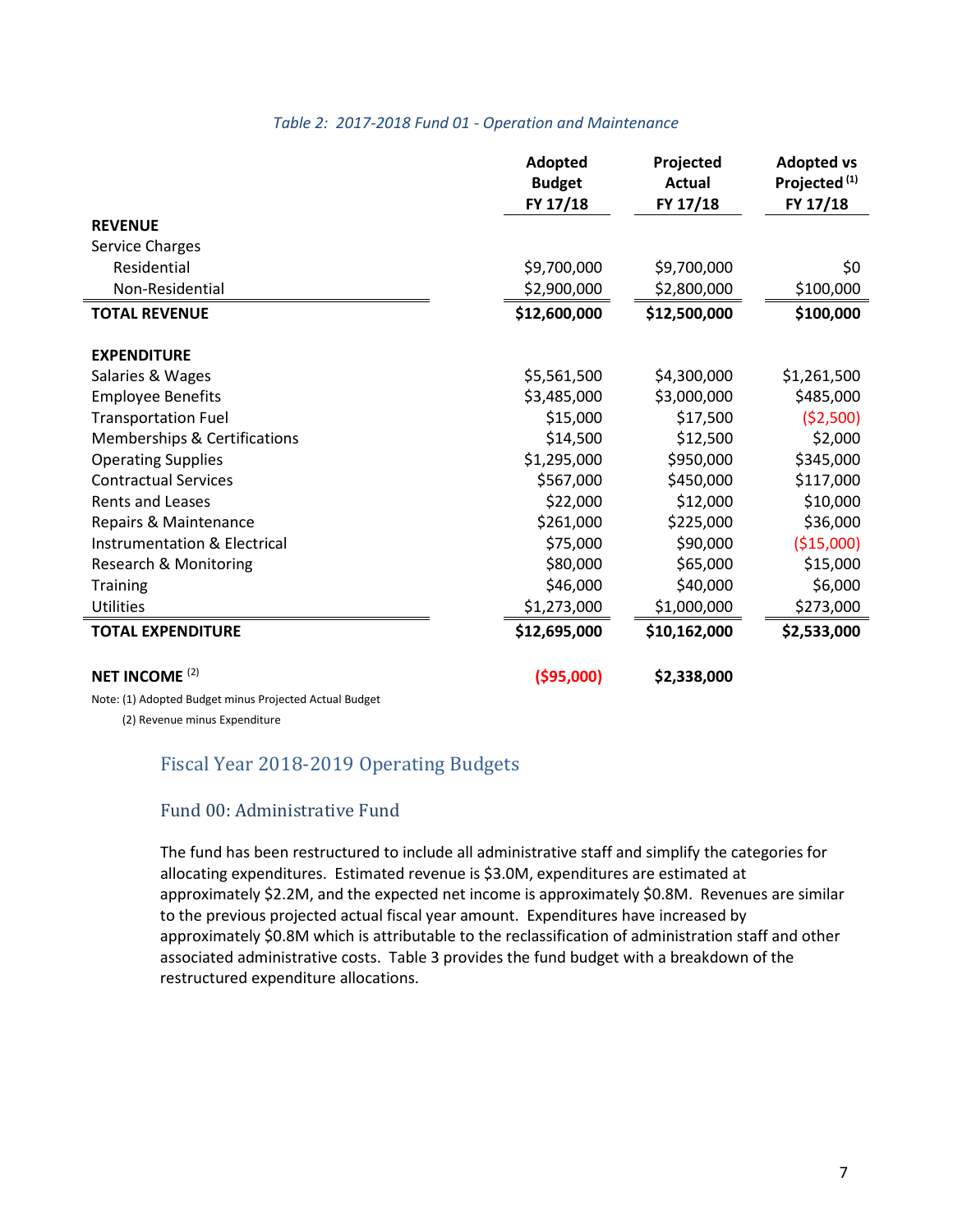### <span id="page-7-0"></span>*Table 3: 2018-2019 Fund 00 - Administrative*

|                                             | <b>Budget</b>          |
|---------------------------------------------|------------------------|
|                                             | FY 18/19               |
| <b>REVENUE</b>                              |                        |
| <b>Tax Revenue</b>                          | \$3,000,000            |
| <b>TOTAL REVENUE</b>                        | \$3,000,000            |
|                                             |                        |
| <b>EXPENDITURE</b>                          |                        |
| Salaries & Wages                            | \$825,000              |
| <b>Employee Benefits</b>                    |                        |
| Retirement                                  | \$200,000              |
| <b>Workers' Compensation</b>                | \$15,000               |
| Medicare                                    | \$15,000               |
| <b>State Disability Insurance</b>           | \$6,000                |
| Life Insurance                              | \$4,000                |
| <b>Health Insurance</b>                     | \$190,000              |
| <b>Dental Insurance</b>                     | \$20,000               |
| Navia HRA                                   | \$10,000               |
| <b>OPEB</b>                                 | \$0                    |
| <b>Vision Reimbursement</b>                 | \$5,000                |
| Total                                       | \$465,000              |
| <b>Director Fees</b>                        | \$7,000                |
| Vehicle                                     |                        |
| Fuel                                        | \$4,000                |
| Maintenance                                 | \$2,000                |
| Total                                       | \$6,000                |
| <b>CSRMA</b> Insurance                      | \$90,000               |
| <b>Professional Memberships</b>             |                        |
| Agency                                      | \$25,000               |
| <b>Employee</b>                             | \$5,000                |
| Total                                       | \$30,000               |
| <b>Agency Permits and Licenses</b>          | \$150,000              |
| <b>Office Expense</b>                       |                        |
| <b>Bank Fees</b>                            | \$15,000               |
| <b>Supplies</b>                             | \$25,000               |
| <b>Furniture</b>                            | \$4,000                |
| IT Hardware                                 | \$6,000                |
| Software                                    | \$5,000                |
| Advertising                                 | \$7,500                |
| Total                                       | \$62,500               |
| <b>Contractual Services</b>                 |                        |
| <b>Invoice Processing</b>                   | <i><b>\$70,000</b></i> |
|                                             | \$60,000               |
| <b>County Services</b><br><b>Janitorial</b> | \$28,000               |
| <b>General Office</b>                       | \$10,000               |
| Total                                       | \$168,000              |
|                                             |                        |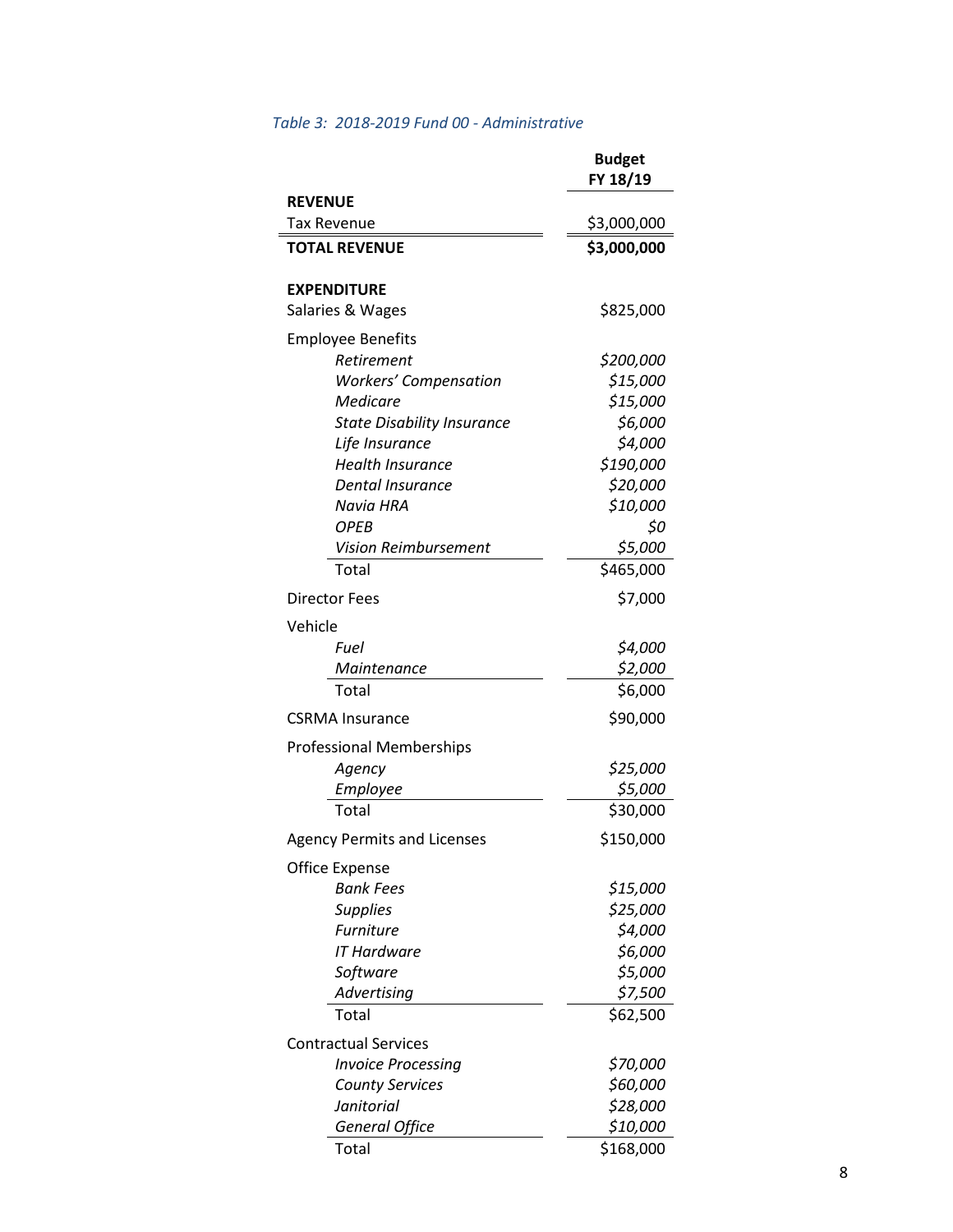| <b>Professional Services</b>                                                                                                                                                                                                                                                                            |             |
|---------------------------------------------------------------------------------------------------------------------------------------------------------------------------------------------------------------------------------------------------------------------------------------------------------|-------------|
| Legal                                                                                                                                                                                                                                                                                                   | \$200,000   |
| <b>Accounting &amp; Billing Support</b>                                                                                                                                                                                                                                                                 | \$20,000    |
| Auditor                                                                                                                                                                                                                                                                                                 | \$45,000    |
| Total                                                                                                                                                                                                                                                                                                   | \$265,000   |
| <b>Conferences and Training</b>                                                                                                                                                                                                                                                                         | \$15,000    |
| Uncollectible Accounts                                                                                                                                                                                                                                                                                  | \$5,000     |
| <b>Utilities</b>                                                                                                                                                                                                                                                                                        |             |
| <b>Heating Fuel</b>                                                                                                                                                                                                                                                                                     | \$3,500     |
| Electricity                                                                                                                                                                                                                                                                                             | \$90,000    |
| Water                                                                                                                                                                                                                                                                                                   | \$500       |
| Natural Gas                                                                                                                                                                                                                                                                                             | \$5,000     |
| Telephone                                                                                                                                                                                                                                                                                               | \$4,000     |
| Total                                                                                                                                                                                                                                                                                                   | \$103,000   |
| <b>TOTAL EXPENDITURE</b>                                                                                                                                                                                                                                                                                | \$2,185,500 |
| <b>NET INCOME (1)</b><br>$\mathbf{M}$ . $\mathbf{M}$ . $\mathbf{M}$ . $\mathbf{M}$ . The set of $\mathbf{M}$ is the set of $\mathbf{M}$ is the set of $\mathbf{M}$ is the set of $\mathbf{M}$ is the set of $\mathbf{M}$ is the set of $\mathbf{M}$ is the set of $\mathbf{M}$ is the set of $\mathbf{$ | \$814,500   |

Note: (1) Revenue minus Expenditure

#### <span id="page-8-0"></span>Fund 01: Operation and Maintenance Fund

<span id="page-8-1"></span>The fund has been amended to remove previously allocated administrative staff, include the transfer of previous capital improvement projects that did not exceed the \$25,000 criteria, and simplify the categories for expenditure allocation. Revenues are estimated at \$13.0M and expenditures at approximately \$10.5M which is approximately an increase of \$0.4M from the projected actual amount for the previous fiscal year. The expected net income is approximately \$2.5M. Table 4 provides the fund budget with a breakdown of the restructured expenditure allocations.

*Table 4: 2018-2019 Fund 01 - Operation and Maintenance*

|                      | Budget<br>FY 18/19 |
|----------------------|--------------------|
| <b>REVENUE</b>       |                    |
| Service Charges      |                    |
| Residential          | \$10,000,000       |
| Non-Residential      | \$3,000,000        |
| <b>TOTAL REVENUE</b> | \$13,000,000       |
| <b>EXPENDITURE</b>   |                    |
| Salaries & Wages     |                    |
| Operations           | \$1,650,000        |
| Laboratory           | \$600,000          |
| Maintenance          | \$825,000          |
| Instr. & Elect.      | \$400,000          |
| Engineering          | \$475,000          |
| Safety               | \$95,000           |
| IΤ                   | \$250,000          |
| Total                | \$4,295,000        |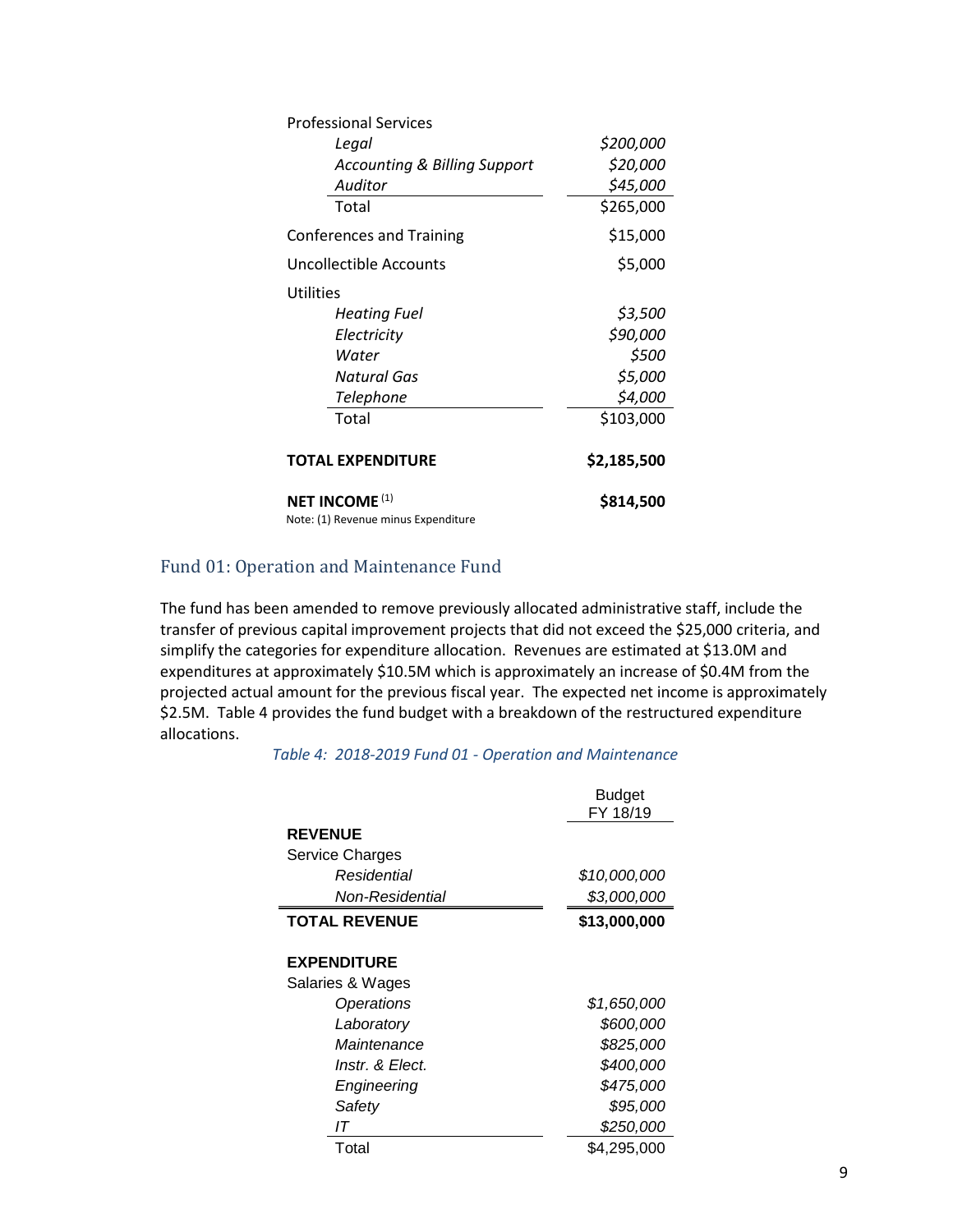| <b>Employee Benefits</b>          |             |
|-----------------------------------|-------------|
| Retirement                        | \$1,200,000 |
| <b>Workers' Compensation</b>      | \$55,000    |
| Medicare                          | \$65,000    |
| <b>State Disability Insurance</b> | \$40,000    |
| Life Insurance                    | \$25,000    |
| <b>Health Insurance</b>           | \$1,300,000 |
| Dental Insurance                  | \$70,000    |
| Navia HRA                         | \$40,000    |
| <b>OPEB</b>                       | \$0         |
| <b>Vision Reimbursement</b>       | \$20,000    |
| Total                             | \$2,815,000 |
| Vehicle                           |             |
| Fuel                              | \$22,000    |
| Maintenance                       | \$20,000    |
| Total                             | \$42,000    |
|                                   |             |
| <b>Professional Memberships</b>   | \$15,000    |
| <b>Office Expense</b>             |             |
| Furniture                         | \$6,000     |
| <b>IT Hardware</b>                | \$50,000    |
| Software                          | \$30,000    |
| Advertising                       | \$10,000    |
| Total                             | \$96,000    |
| <b>Professional Services</b>      |             |
| <b>Engineering Consultation</b>   | \$100,000   |
| Total                             | \$100,000   |
| <b>Conferences and Training</b>   | \$25,000    |
|                                   |             |
| Utilities                         |             |
| <b>Heating Fuel</b>               | \$31,500    |
| Electricity                       | \$810,000   |
| Water                             | \$4,500     |
| Natural Gas                       | \$45,000    |
| Telephone                         | \$36,000    |
| Total                             | \$927,000   |
| <b>Contractual Services</b>       |             |
| <b>Operations</b>                 | \$1,250,000 |
| Laboratory                        | \$55,000    |
| Maintenance                       | \$75,000    |
| Instr. & Elect.                   | \$40,000    |
| Safety                            | \$35,000    |
| IT                                | \$50,000    |
| Engineering                       | \$150,000   |
| Total                             | \$1,655,000 |
| Supplies, Repairs and Maintenance |             |
|                                   |             |
| Operations                        | \$50,000    |
| Laboratory                        | \$15,000    |
| Maintenance                       | \$200,000   |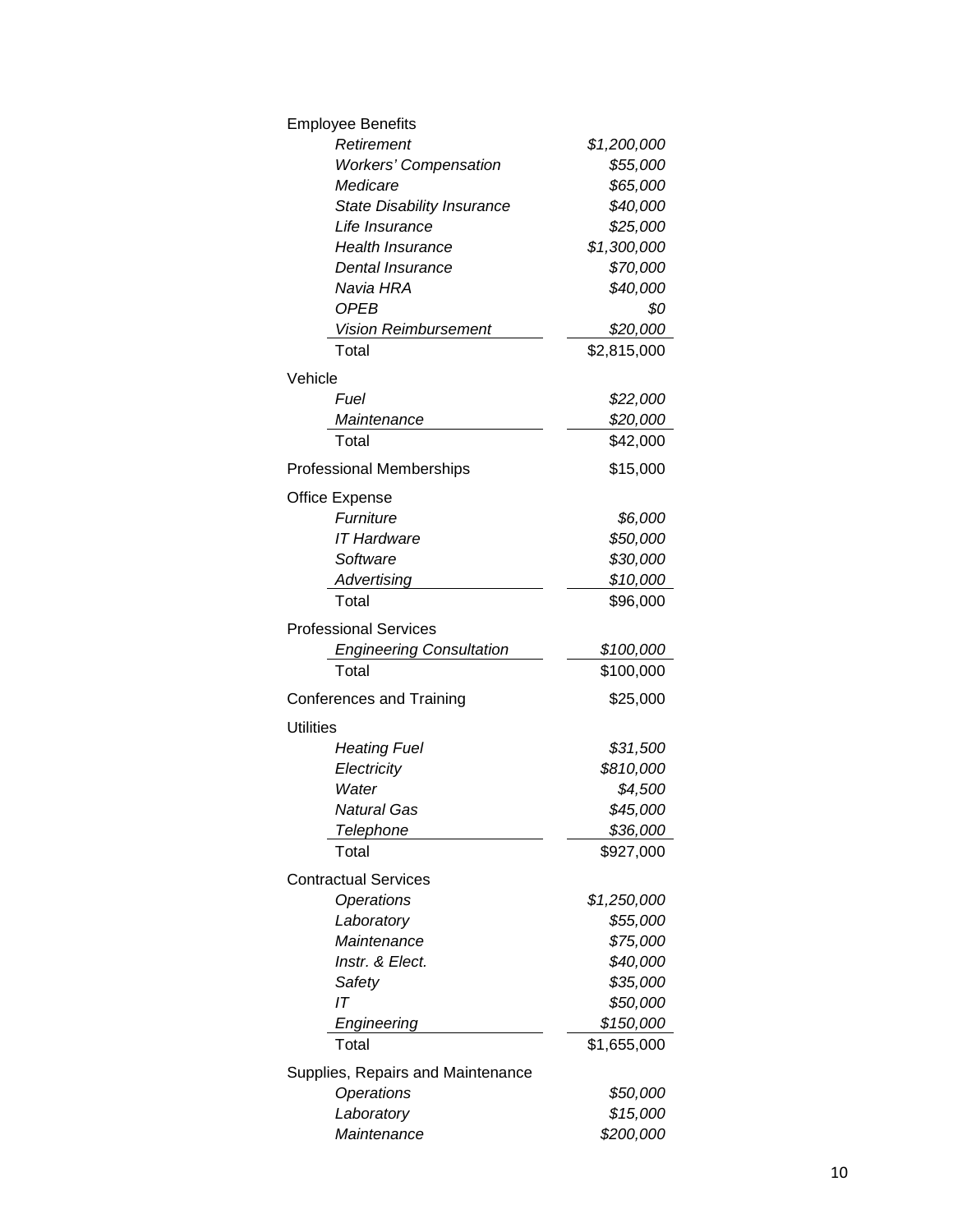| <b>NET INCOME (1)</b>    | \$2,480,000  |
|--------------------------|--------------|
| <b>TOTAL EXPENDITURE</b> | \$10,520,000 |
| Total                    | \$550,000    |
| IΤ                       | \$80,000     |
| Safety                   | \$75,000     |
| Instr. & Elect.          | \$130,000    |
|                          |              |

Note: (1) Revenue minus Expenditure

# <span id="page-10-0"></span>Fiscal Year 2018-2019 Capital Improvement Plans

## <span id="page-10-1"></span>Fund 02: Wastewater Capital Reserve Fund

The projected connection fee revenue for fiscal year 2018-2019 is \$1.2M. Table 5 provides a breakdown of wastewater capital improvements funded by connection fees for projects to provide capacity to serve new development and to maintain a high level of sewer service for the benefit of such new development. Included in each fiscal year is payment on the SRF loan in the amount of approximately \$2.4M or 73.2% of the repayment obligation. The 5-year capital improvement plan total is approximately \$28.8M.

<span id="page-10-3"></span>

| <b>DESCRIPTION</b>                     | FY 18/19    | FY 19/20    | FY 20/21    | FY 21/22    | FY 22/23    |
|----------------------------------------|-------------|-------------|-------------|-------------|-------------|
| Equipment/Vehicle Warehouse            |             |             |             |             | \$2,250,000 |
| Digester & Plant Heating Improvements  |             | \$3,500,000 |             |             |             |
| Barscreens, Washers, Compactors        | \$1,500,000 |             |             |             |             |
| TRI Improvements <sup>(1)</sup>        | \$1,375,000 |             |             | \$2,250,000 |             |
| <b>Operation and Maintenance Carts</b> | \$25,000    | \$25,000    | \$25,000    | \$25,000    | \$25,000    |
| <b>BNR Improvements</b>                |             |             | \$1,750,000 |             |             |
| <b>Emergency Bypass Pump</b>           |             | \$200,000   |             |             |             |
| <b>Flow Equalization Basin</b>         |             |             |             |             | \$4,000,000 |
| <b>SUB TOTOAL</b>                      | \$2,900,000 | \$3,725,000 | \$1,775,000 | \$2,275,000 | \$6,275,000 |
| DEBT PAYMENT ON SRF LOAN (73.2%)       | \$2,377,168 | \$2,377,168 | \$2,377,168 | \$2,377,168 | \$2,377,168 |
| <b>TOTAL</b>                           | \$5,277,168 | \$6,102,168 | \$4,152,168 | \$4,652,168 | \$8,652,168 |

#### *Table 5: Wastewater Capital Reserve Fund 5-year plan*

<span id="page-10-2"></span>Note: (1) Assumes 50% allocation

#### Fund 04: State Revolving Fund Wastewater Capital Reserve Fund

This fund has the ability to fund capital improvement projects, however, the Agency does not intend to allocate any capital improvements to this fund. Therefore, there is no associated 5-year capital improvement plan. The fund will increase in accordance with interest earned in LAIF.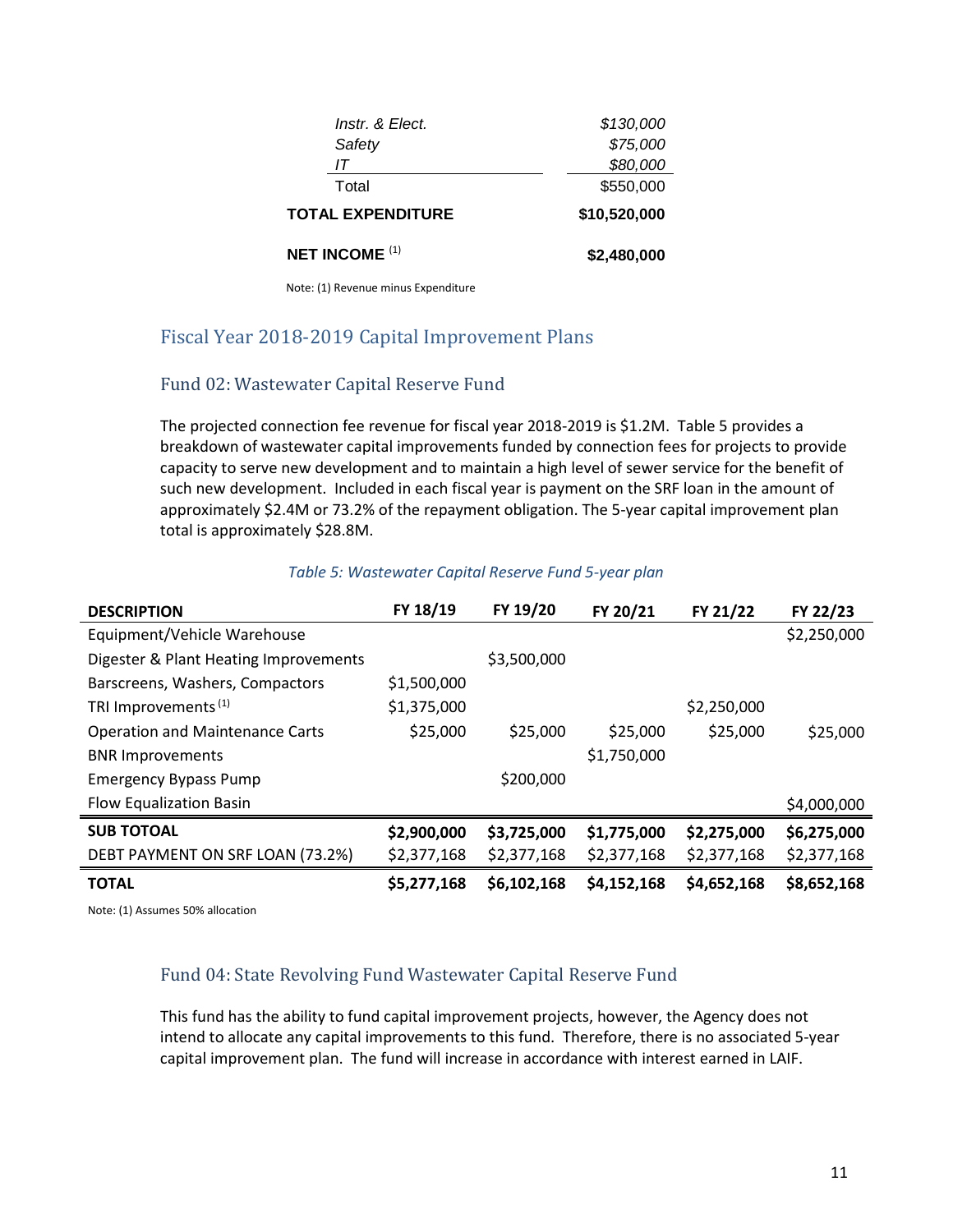## <span id="page-11-0"></span>Fund 06: Replacement, Rehabilitation and Upgrade Fund

Table 6 provides a breakdown of capital improvements funded by monies transferred from Funds 00 and 01 to fund capital facility projects associated with the replacement, rehabilitation, and upgrade of existing treatment plant, maintenance, and operation and administrative equipment, and appurtenances, not involving treatment capacity expansion, but for improvement, reliability and upgrading of existing equipment. Included in each fiscal year is payment on the SRF loan in the amount of approximately \$0.9M or 26.8% of the repayment obligation. The 5-year capital improvement plan total is approximately \$12.7M.

<span id="page-11-1"></span>

| <b>DESCRIPTION</b>                        | FY 18/19    | FY 19/20    | FY 20/21    | FY 21/22    | FY 22/23    |
|-------------------------------------------|-------------|-------------|-------------|-------------|-------------|
| <b>Clarifier Coating Improvement</b>      | \$375,000   | \$300,000   |             |             |             |
| Lab Equipment Replacement                 | \$50,000    | \$35,000    | \$25,000    | \$25,000    |             |
| Lab Improvement                           |             |             | \$75,000    |             |             |
| Vehicle Replacement                       |             | \$30,000    | \$30,000    | \$30,000    | \$30,000    |
| Admin. Office Improvement                 | \$125,000   | \$250,000   |             |             |             |
| <b>WWTP Pilot Study Rehabilitation</b>    |             |             | \$75,000    |             |             |
| <b>Communications Network Replacement</b> |             |             |             |             | \$200,000   |
| <b>Accounting Software Upgrade</b>        | \$75,000    |             |             |             |             |
| Bldg. #27 Switchgear Improvement          | \$575,000   |             |             |             |             |
| <b>EPDM Roof Replacement</b>              | \$150,000   | \$100,000   | \$100,000   |             |             |
| <b>Translucent Panel Rehabilitation</b>   | \$50,000    |             | \$50,000    |             | \$50,000    |
| RAS AFD Upgrades                          | \$30,000    |             |             |             |             |
| TRI Improvements <sup>(1)</sup>           | \$1,375,000 |             |             | \$2,250,000 |             |
| <b>Facilities Security System</b>         |             | \$25,000    |             |             |             |
| Lime System Improvements                  |             |             |             | \$150,000   |             |
| Portable PD Pump                          | \$75,000    |             |             |             |             |
| <b>Wasting Pumps Upgrade</b>              |             | \$350,000   |             |             |             |
| Clino & AWT Improvements                  |             | \$125,000   |             |             |             |
| <b>Ballast Pond Repair</b>                |             | \$150,000   |             |             |             |
| Centrifuge Rebuild                        | \$50,000    | \$50,000    |             |             |             |
| <b>Robicon Drive Upgrade</b>              | \$100,000   |             |             |             |             |
| Admin. MCC Panel Improvements             | \$50,000    |             |             |             |             |
| <b>Facility Asphalt Sealing</b>           |             |             | \$100,000   |             |             |
| Joerger Drive Reconstruction              | \$100,000   |             |             |             |             |
| Telephone Upgrade                         |             |             | \$30,000    |             |             |
| 2 Water System Improvement                |             |             |             |             | \$500,000   |
| 2 Water Vault Improvement                 |             |             | \$50,000    |             |             |
| <b>SUB TOTOAL</b>                         | \$3,180,000 | \$1,415,000 | \$535,000   | \$2,455,000 | \$780,000   |
| DEBT PAYMENT ON SRF LOAN (26.8%)          | \$870,329   | \$870,329   | \$870,329   | \$870,329   | \$870,329   |
| <b>TOTAL</b>                              | \$4,050,329 | \$2,285,329 | \$1,405,329 | \$3,325,329 | \$1,650,329 |

#### *Table 6: Replacement, Rehabilitation and Upgrade Fund 5-year plan*

Note: (1) Assumes 50% allocation